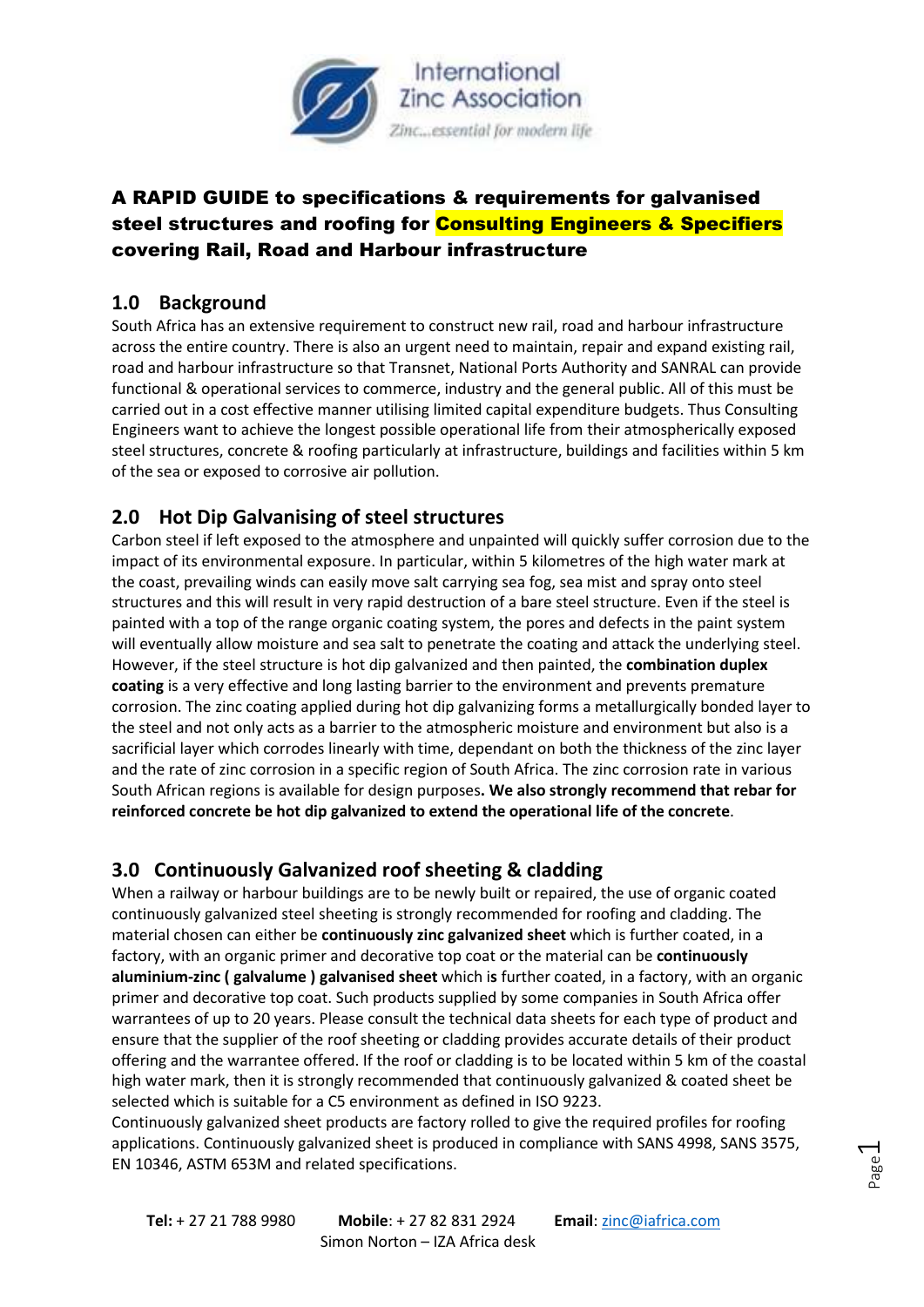



**Use of continuously galvanized sheeting as building cladding – in this case a galvalume cladding** 



**Using hot dip galvanized rebar in a structure prior to pouring concrete – galvanised rebar extends the life of bridges, waterworks structures and all manner of municipal concrete structures**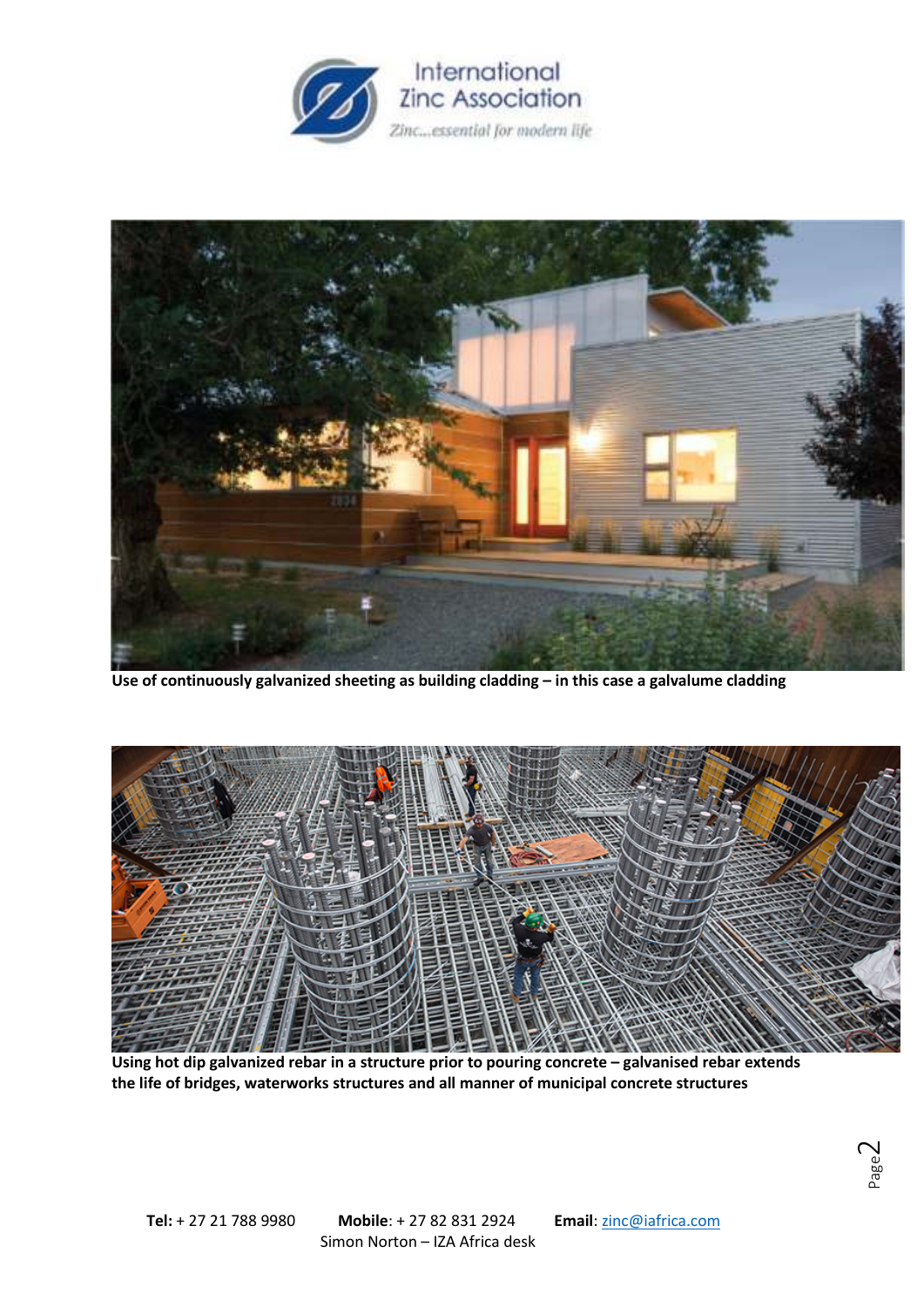

### **4.0 Required coating thickness values from the hot dip galvanized standard SANS 121:2011 ( ISO 1461:2009 )**

| <b>TABLE 3. MINIMUM COATING THICKNESS ON ARTICLES THAT</b> |                 |                    |                                |                   |
|------------------------------------------------------------|-----------------|--------------------|--------------------------------|-------------------|
| ARE NOT CENTRIFUGED - SANS 121:2011 (ISO 1461:2009)        |                 |                    |                                |                   |
| Profiles                                                   | Local coating   | Local coating mass | Mean coating                   | Mean coating mass |
|                                                            | thickness min.  | (minimum)          | thickness, min. µm*            | (minimum)         |
|                                                            | $\mu$ m*        |                    |                                |                   |
| Steel > 6mm                                                | 70              | 505                | 85                             | 610               |
| Steel > 3mm to $\leq$                                      | 55              | 395                | 70                             | 505               |
| 6 <sub>mm</sub>                                            |                 |                    |                                |                   |
| Steel ≥1.5mm to ≤                                          | 45              | 325                | 55                             | 395               |
| 3mm                                                        |                 |                    |                                |                   |
| Steel < 1.5mm                                              | 35              | 250                | 45                             | 325               |
| <b>TABLE 4. MINIMUM COATING THICKNESS ON ARTICLES</b>      |                 |                    |                                |                   |
| THAT ARE CENTRIFUGED TO SANS 121:2011 (ISO 1461:2009)      |                 |                    |                                |                   |
| Diameter of the                                            | Local coating   | Local coating mass | Mean coating                   | Mean coating mass |
| article                                                    | thickness min,  | (minimum)          | thickness min, um <sup>*</sup> | (minimum)         |
|                                                            | um <sup>-</sup> |                    |                                |                   |
| > 6mm diameter                                             | 40              | 285                | 50                             | 360               |
| $\leq 6$ mm                                                | 20              | 145                | 25                             | 180               |



**Preparing to hot dip galvanize a batch of steel tubes in a bath of molten zinc**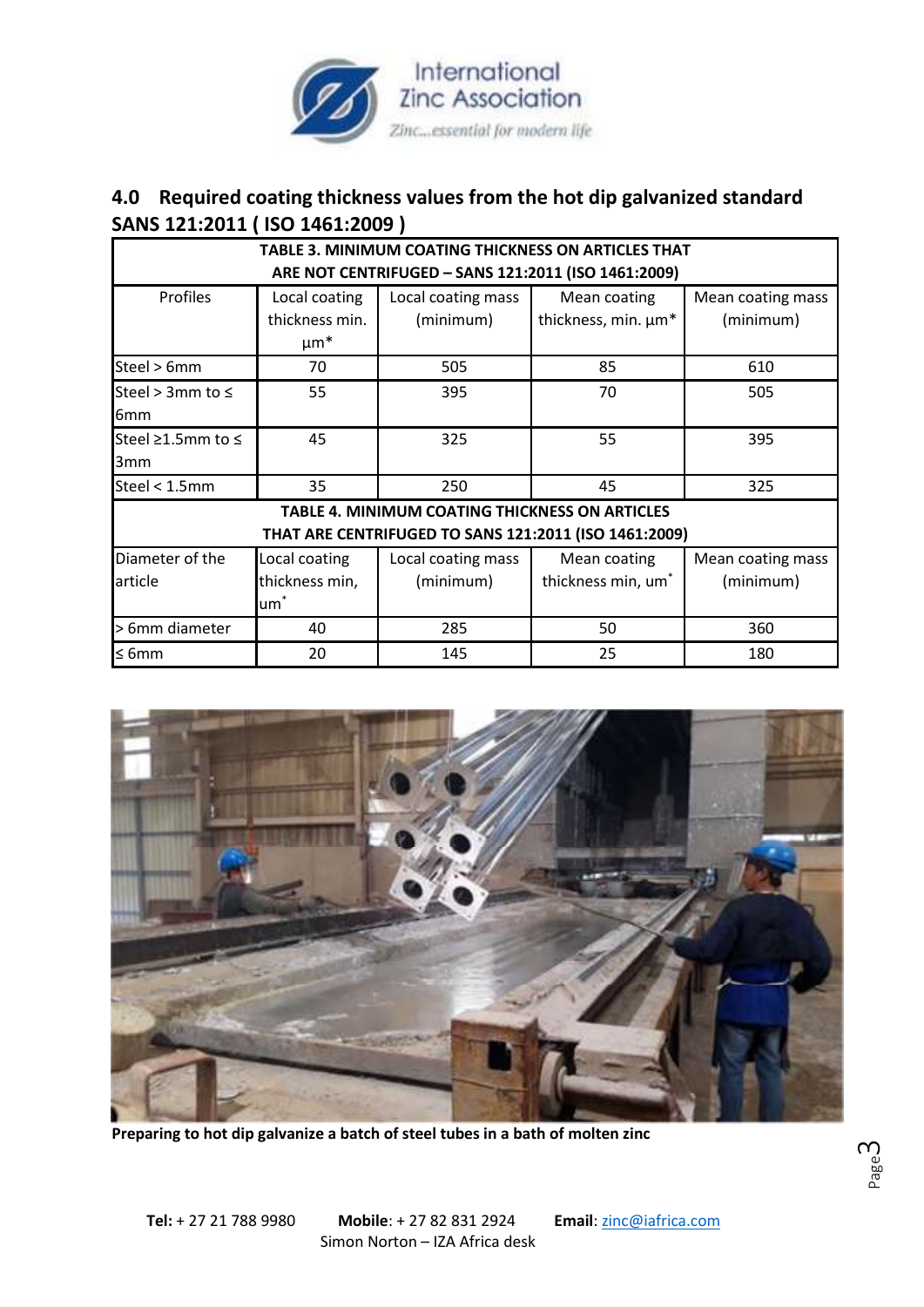

# **5.0 Good design & fabrication with quality welding prior to hot dip galvanizing will lead to quality galvanizing**

- Design and fabrication of all fabricated components must take into consideration all aspects of **SANS 14713**
- Weld quality before galvanizing to be done at least in accordance with preparation in **ISO 8501-3 2006**
- **All general hot dip galvanizing to be done according to SANS 121:2011 (ISO 1461:2009)**
- A **certificate of compliance** either via SABS (If the galvanizer is so registered) or in terms of ISO 10474 should be requested from the galvanizer at tender stage. This will ensure that the steel components will be galvanized and subsequently cleaned by the galvanizer to SANS 121: 2011. Coating thickness readings of the various components must be taken and recorded by the galvanizer
- **All bolts (grades 4.8 & 8.8) are to be hot dip galvanized to SANS 121:2011** and as duplex coatings are specified, the bolts after installation are to be over coated with the selected coating system following suitable preparation on site

#### NB: Zinc electroplated (electrogalvanized) bolts, nuts and flat washers are not acceptable



**Spin hot dip galvanizing of small components such as nuts, bolts, hinges & fixtures** 

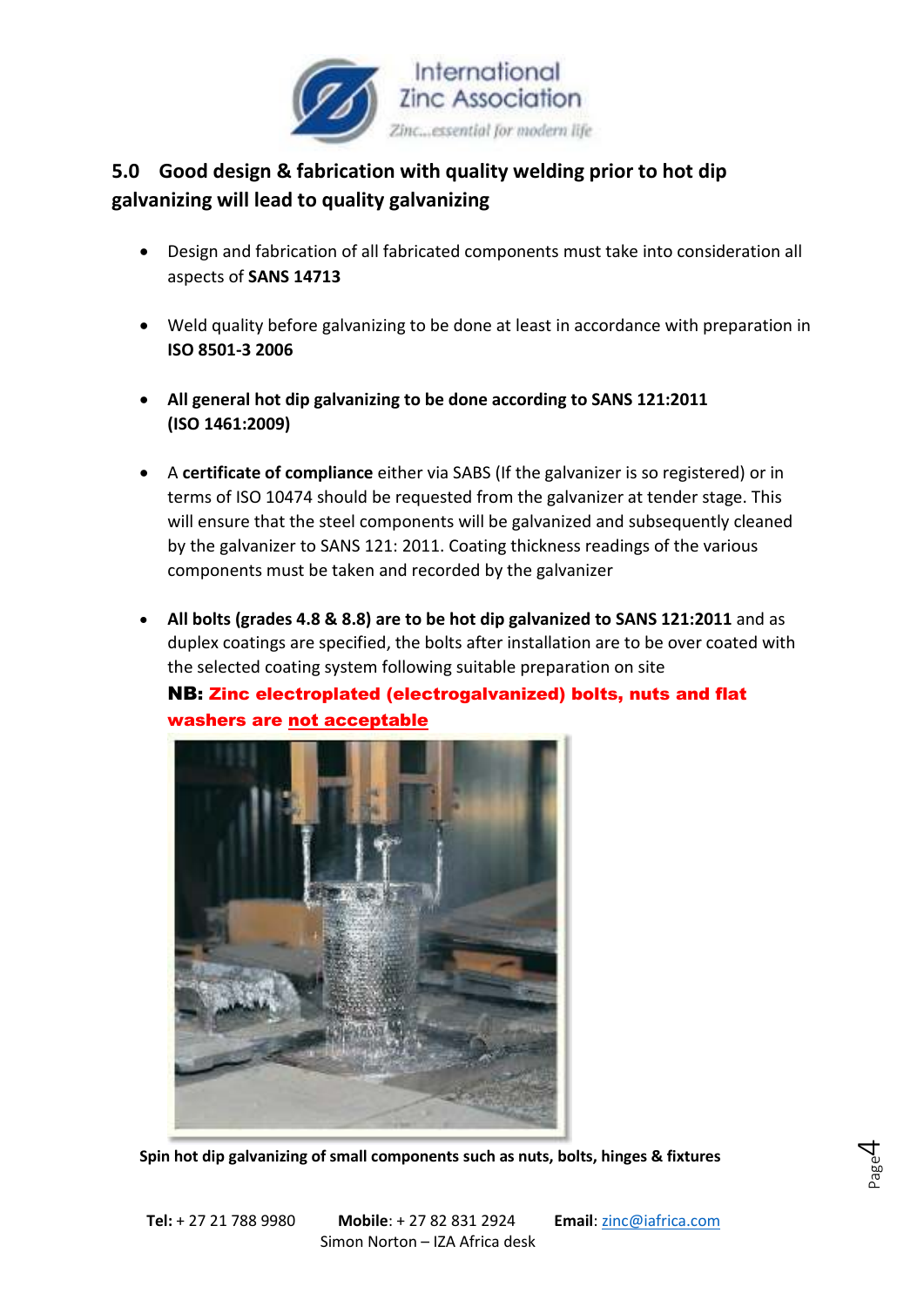

### **6.0 Zinc coating repair - at the galvanizer or on site during installation**

#### **SANS 121 (ISO 1461) allows coating repairs to take place, with the following provisos:**

- Maximum single repair area not greater than 10cm<sup>2</sup> (2 x R5 coins)
- Maximum total repair area not greater than 0,5% of the surface area of a single component
- Dry Film Thickness (DFT) of the repaired coating to be at least 100µm ( microns )
- While brush applied single pack zinc rich paints such as "Zincdek 90" from Specoats or "Polygalv" from Plascon are acceptable, they require several coats to achieve the required DFT for duplex coatings
- **SANS 121 requires that the DFT of any coating repair be equal to the surrounding galvanized coating thickness before applying a paint coating.**

Zinc rich epoxies can often achieve the required DFT in a single application. "Galvpatch" or "Zincfix" were introduced especially for coating repair conveniently packed to limit waste. Both products will cover a quarter of a square metre at a DFT of about 100µm. The initial darker colour is intentional in order to blend in with the formation of the matt grey zinc carbonate patina, which will take two to six months to develop. If the galvanized item is to be duplex coated then the repair coating colour is irrelevant



**Web forged steel channel products being hot dip galvanized**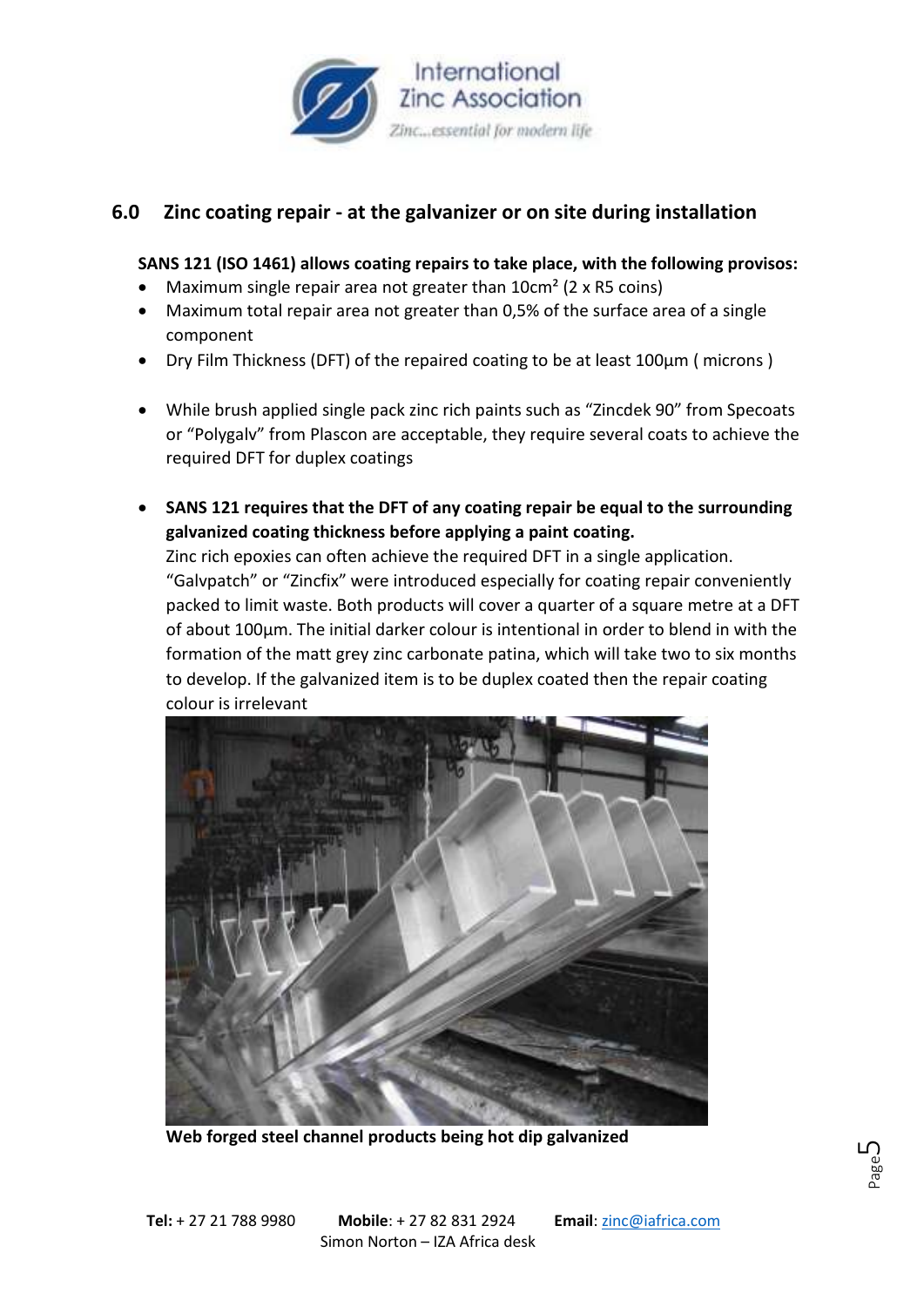

# **7.0 Duplex coating specification.**

The operational life of a properly applied duplex coating is normally greater than the sum of the lives of the two individual coating systems i.e. zinc galvanized + organic paint. In a severely aggressive climate, the duplex system increases the life by a factor of  $x \times 1.8 - x \times 2.0$ 

Effective protection by a duplex system is only possible if long term inter-coat adhesion is obtained by means of a paint coating which will not react chemically with the zinc substrate.

Inadequate preparation and cleaning of the zinc surface, prior to the application of a compatible paint system or powder coating, is the main cause of premature failure.

All galvanizers apply post galvanizing treatments to their zinc coating to prevent the formation of white rust. Additionally, the galvanized part is sometimes quenched in a water bath to accelerate cooling. **These treatments and quenching MUST be avoided if the galvanizer has been contracted to do the post galvanizing painting.**

**Alternatively, if a third party paint contractor is used – then written notice of painting MUST be given to the galvanizer prior to hot dip galvanizing**.

NB: Water quenching in itself is not harmful to the surface but the quench bath often has small amounts of oil, grease or flux on the surface which could interfere with paint adhesion.

#### **Two conditions of galvanized steel that need little or no surface preparation are:**

- (i) **newly galvanized part that is less than 24 to 48 hours old** after removal from the zinc bath
- (ii) **weathered galvanized steel** that has been exposed to a rural atmosphere for more than one year ( excludes marine exposure )

However, galvanized articles that do not meet these criteria or have been exposed to a moderate to aggressive coastal or industrial atmosphere need thorough surface preparation to remove the zinc oxides, chlorides and zinc hydroxide.

**Most galvanized steel articles fall into this last category,** as few galvanizing facilities have painting capability in their galvanizing plant, the components are often shipped to a paint shop or to the field and painted some days after they have been hot dip galvanized.

**IMPORTANT**: **It is for this reason that we recommend that a galvanizer who is also a proficient paint applicator be contracted to carry out both the hot dip galvanizing and the application of the organic coating system ( paint system )**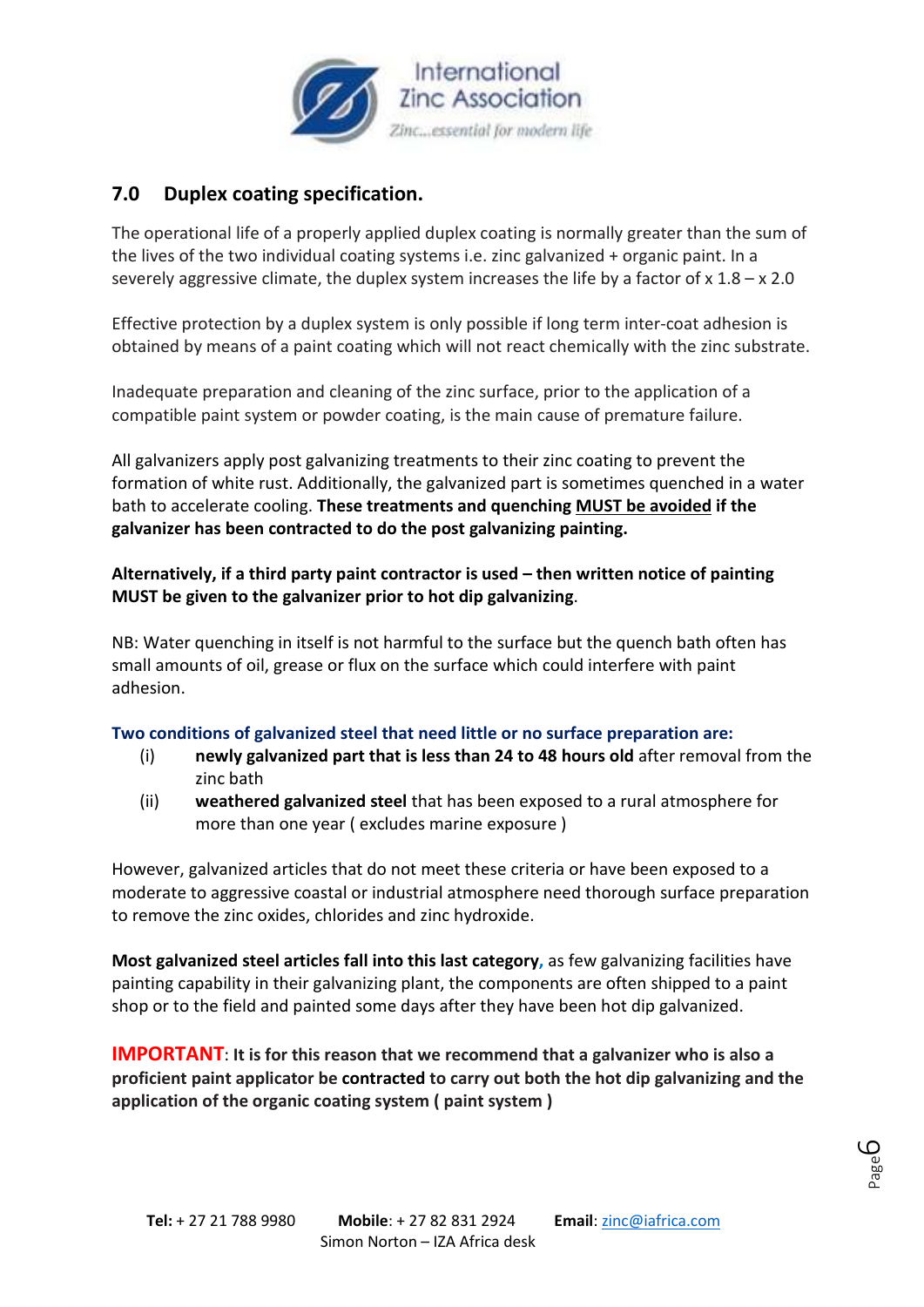

#### **7.1 Substrate preparation.**

- Following hot dip galvanizing all components are to be mechanically cleaned of all zinc ash, dross and zinc spikes and all surface imperfections adequately mechanically smoothed and cleaned to ensure that they are not visible following painting
- All surfaces shall then be "Sweep Blasted" using micro-grit such as Garnet with a blast pressure of less than 300 kPa. Sweep blasting shall be carried out at an optimum angle and distance from the substrate so as to limit coating damage and achieve a uniform matt grey sheen
- **Following sweep blasting and prior to painting all surfaces are to be inspected by an independent third party inspector**
- All components shall be placed under cover until the primer is applied which must be applied within 8 hours of surface preparation

#### **7.2 Packaging, transport and minimizing coating damage.**

- Completed components are to be individually wrapped in an appropriate amount of packaging to ensure limited coating damage & prevent white rust formation -Vapour phase inhibited paper is very successful
- Care is to be taken when loading or offloading the packaged components to ensure limited coating damage
- Suitable under cover offloading areas including adequate timber dunnage is to be provided at the site for appropriate offloading and site storage



**Beautiful integration of hot dip galvanized steel with coloured coatings & tiles**